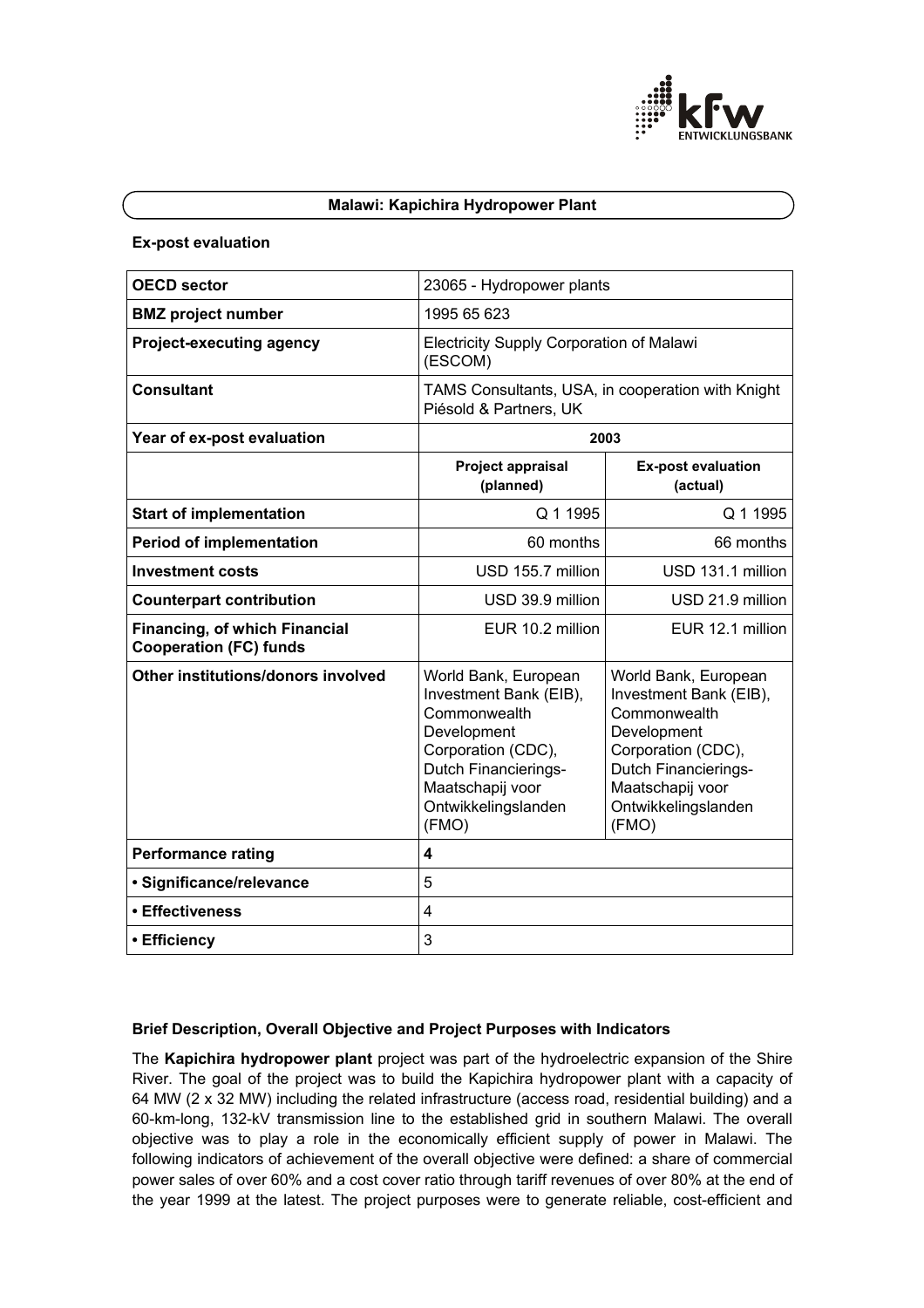environmentally friendly electrical power and to feed this power into the national grid. The following indicators of achievement of the project purposes were defined: development of demand, increase in the peak load and in power sales according to projections and a loss rate of below 15%.

## **Project Conception / Major Deviations from the original Project Planning and their main Causes**

The project measures that were implemented include the completion of the first stage of expansion of the Kapichira hydropower plant, which is the lowest of currently three hydropower plants along the Shire River (Nkula, Tedzani and Kapichira). There were no major changes in the design of the plant overall. From today's point of view as well the technical design of the hydropower plant is very well adjusted to the topographic and geological conditions at the project site and is therefore appropriate. The measures provided the project-executing agency with a functioning hydropower plant with an installed capacity of 64 MW and an average annual working capacity of 432 GWh.

## **Key Results of the Impact Analysis and Performance Rating**

The individual risks identified during the project appraisal include an insufficient cost cover ratio owing to the fact that the tariffs set by ESCOM were too low, to the poor payment record of power customers owned by the State, and the further devaluation of the local currency leading to a correspondingly high need for an adjustment in the power tariffs. Every one of these risks incurred during the project, and they can only be eliminated through profound, long-lasting reforms in the power sector. Nearly all major areas of Malawi's power sector and in particular the financial performance of ESCOM have worsened considerably since the project appraisal. Key risks to the project involve the financial bottlenecks of ESCOM, making it impossible to repair and maintain properly and adequately the infrastructure needed for power generation, transmission and distribution. A further risk involves the overall allocation efficiency, which is no longer given. Currently only 68% of the long-run marginal costs of power generation, transmission and distribution are covered by tariff revenues. The coverage of the long-run marginal costs is experiencing a downwards trend. Thus, the requirement for equal long-run margial costs and average economic yield was definitely not fulfilled. Furthermore, Malawi is not pursuing a convincing strategy to bring the cost cover ratio back up to the required level of 80% in the medium term.

Under the given circumstances in the sector, the project's sustainability is at great risk and can only be ensured if reforms are implemented consistently in the power sector, enabling Malawi's power plants to be operated and maintained properly. Although the financed hydropower plant can still produce tangible results in the form of power for many years despite the current unfavourable conditions in the sector and without sufficient repairs and maintenance, in the long run its sustainability can only be assured by a sector that is oriented towards commercial principles. The main keys to sustainability are the implementation of the reform programme along with financial and organizational autonomy for the sector.

We estimate the technical risks to the operation of the Kapichira hydropower plant to be minimal. Operating staff, workshop capacity and replacement parts are all available. A prerequisite for adequate maintenance and sustainable operation is the financial and institutional rehabilitation of both the project-executing agency and the sector.

In analyzing the project's success it must be taken into consideration that most of the intended goals were not achieved. In a summarized assessment of all future impacts and risks we have arrived at the following rating of the project's developmental effectiveness: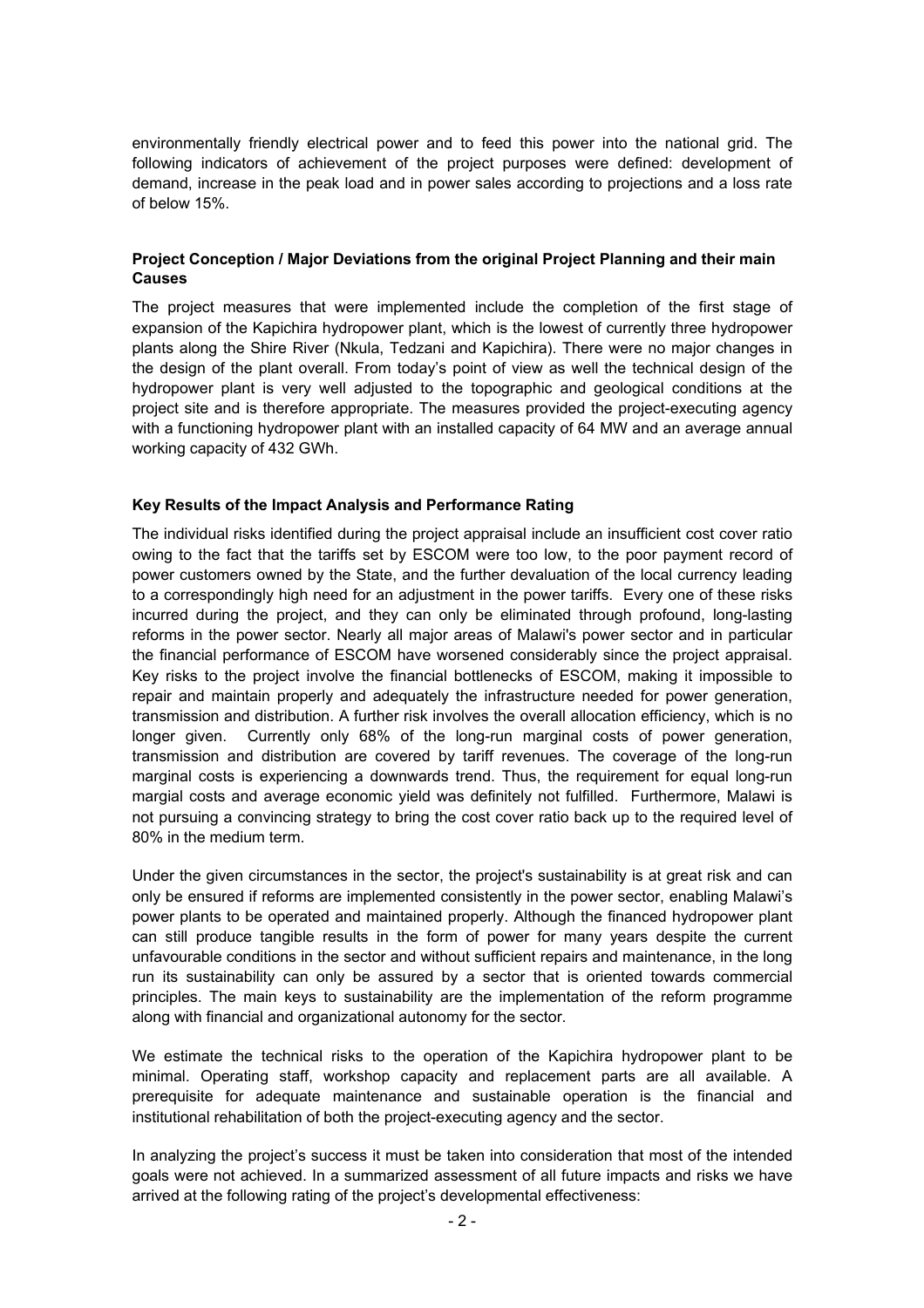As regards the overall objective of efficient power supply in overall economic terms for the entire country, only the condition that the plant's share of commercial power sales must exceed 60% was fulfilled. The results fell far below the requirement that coverage of the long-run marginal costs of power generation and provision by at least 80% through average tariff revenues – which had been defined as an indicator of achievement of the overall objective. We deem the achievement of the overall objective to be clearly insufficient and, accordingly, rate the project's **significance/relevance** as clearly insufficient (**partial evaluation: rating 5**).

When evaluating the project's **effectiveness** we had to take into account that the expected development of power generation and peak demand could not be realized and that the grid losses of 21% exceeded the 15% limit set as an indicator of achievement of the project purpose. Owing to the loss of generation capacity and the fact that the power generation performance was, consequently, lower than expected, the hydropower plant had no excess capacity, yet the generation potential available at Kapichira was sold in full. Against this background, we consider the achievement of the project purpose to be no longer sufficient overall. Accordingly, we rate the project's effectiveness as slightly insufficient (**partial evaluation**: **rating 4**).

In view of the given difficulties regarding allocation efficiency, the project's **efficiency** can only be rated as sufficient on the basis of the extremely low incremental costs of the Kapichira hydropower plant (production efficiency) **(partial evaluation: rating 3**).

Based on the criteria of significance/relevance, effectiveness and efficiency we rate the project "Kapichira Hydropower Plant" as **having a slightly insufficient degree of developmental effectiveness overall (rating 4).** 

# **General Conclusions applicable to all Projects**

No new FC commitments should be undertaken in Malawi's power sector until reform steps are initiated and the general cost cover ratio is increased. In principle, measures that contribute to (i) an increase in the number of connections, (ii) a decrease in technical transmission losses, (iii) the establishment of a regional interconnected grid, and (iv) the promotion of privatization are all worth supporting.

This project confirms the experience gained in other projects as to the importance of close donor coordination from the start of implementation of a co-financing project, in particular if the sectoral conditions worsen. Only close donor coordination offers sufficient leverage through dialogue with the government and with the project-executing agency. In order to make adequate use of the implementation capacity of the project-executing agency, an attempt should be made to reconcile the procedures of the individual financing partners that apply to the project as far as possible.

The experience gained with the project illustrates how important it is to combine investments in infrastructure with sector reforms. Individual sector reform steps are to be agreed with the executing agency and/or the government prior to project implementation, when the project is being appraised and when the willingness of local partners to implement reforms can be documented.

## **Legend**

| Developmentally successful: Ratings 1 to 3 |                                                          |  |
|--------------------------------------------|----------------------------------------------------------|--|
|                                            |                                                          |  |
| Rating 1                                   | Very high or high degree of developmental effectiveness  |  |
| Rating 2                                   | Satisfactory degree of developmental effectiveness       |  |
| Rating 3                                   | Overall sufficient degree of developmental effectiveness |  |